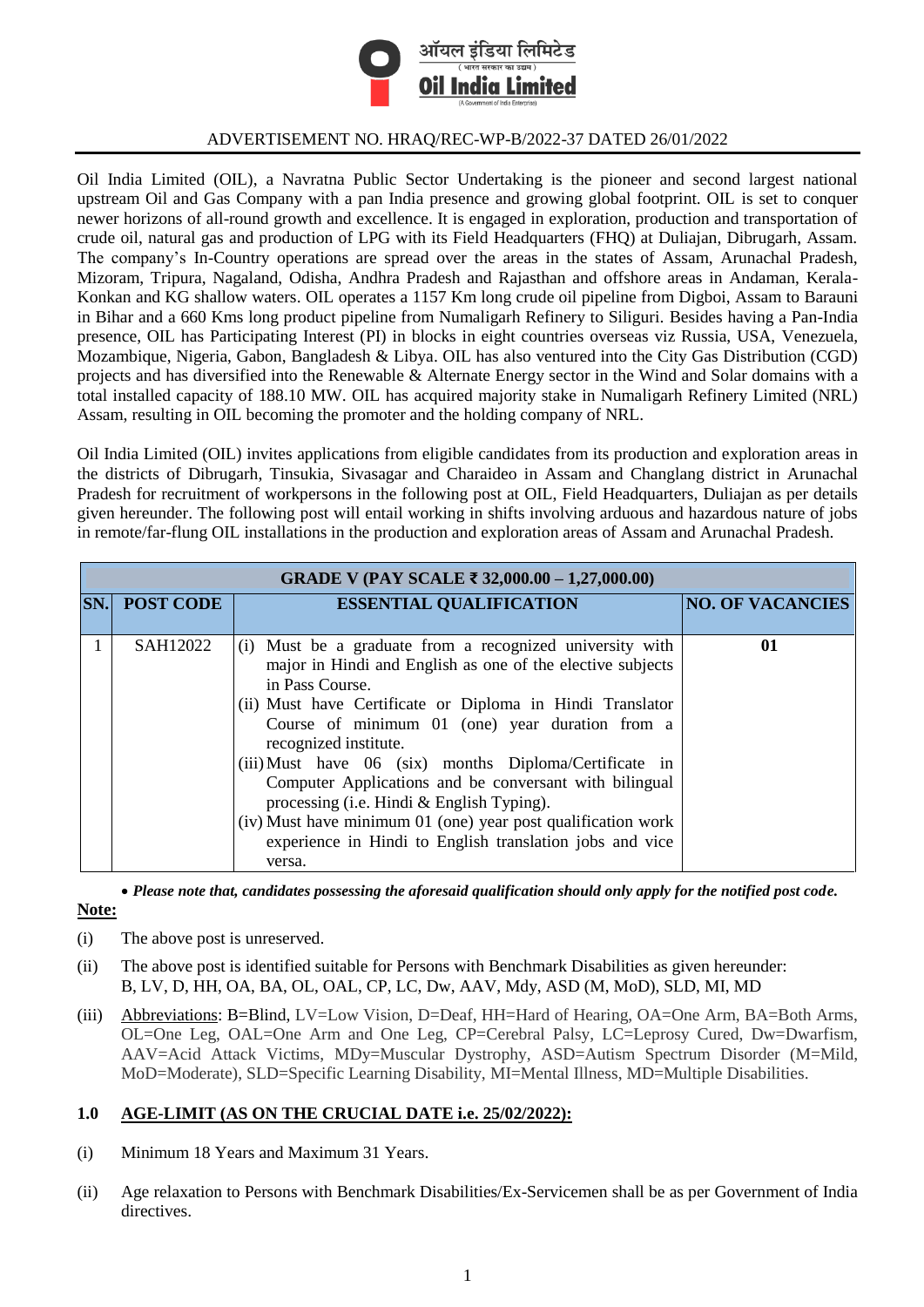- (iii) Date of Birth (DOB) as mentioned in the Admit Card or Pass Certificate or Marksheet of Class 10 issued by the concerned Government Recognized Education Board will only be considered as valid proof of date of birth. No other document will be accepted for verification of date of birth.
- (iv) The Listed-I, Listed-II & Listed-III category of Work Contract Labours (WCLs) will be allowed age relaxation to the extent of service rendered by them as Contract Labours through the contractors for execution of OIL's contractual jobs for being considered in direct recruitment subject to a maximum age limit of 50 years. This is subject to fulfilment of the requisite notified criteria.
- (v) The existing workmen of Oil India Limited will be allowed age relaxation to the extent of service rendered by them to Oil India Limited subject to a maximum age-limit of 50 years.

#### **2.0 CONCESSIONS & RELAXATIONS:**

- (i) Relaxations in age will be provided to the respective categories, as given in the relevant clause hereinabove.
- (ii) SC/ST/EWS/Persons with Benchmark Disabilities/Ex-Servicemen candidates are exempted from payment of online application fee.
- (iii) Eligible SC/ST/Persons with Benchmark Disabilities candidates appearing in applicable selection test(s) will be reimbursed 2nd class Rail/Bus fare by the shortest route on production of proof as per rules.

## **3.0 SELECTION METHODOLOGY:**

- (i) Only those candidates, who fulfill the eligibility criteria mentioned in this advertisement/notification as on the crucial date will be called for the Computer Based Test (CBT).
- (ii) The selection process shall consist of a Computer Based Test (CBT) wherein the qualifying marks will be minimum 40% marks for Persons with Benchmark Disabilities and minimum 50% marks for others.
- (iii) Candidates will be called for Computer Based Test (CBT) only on the basis of their declaration in the completed online application form.
- (iv) The question paper for Computer Based Test (CBT) will consist of 3 (three) sections as detailed hereunder viz. (A) English Language & General Knowledge/Awareness with some questions on Oil India Limited; (B) Reasoning, Arithmetic/Numerical & Mental Ability and (C) Relevant Technical Knowledge in the course curriculum depending on the trade. Accordingly, the Computer Based Test (CBT) will assess the candidates on the following parameters and distribution of marks:

| Section /    | <b>Parameters</b>                                                    | <b>Percentage of Marks</b> |  |
|--------------|----------------------------------------------------------------------|----------------------------|--|
| Part         |                                                                      |                            |  |
| A            | English Language & General Knowledge /Awareness<br>and               | 20%                        |  |
|              | Questions on Oil India Limited.                                      |                            |  |
| <sup>B</sup> | Reasoning, Arithmetic/Numerical & Mental Ability                     | 20%                        |  |
|              | Domain or Relevant Technical Knowledge:                              |                            |  |
| C            | Questions will be based on the qualification prescribed for the post | 60%                        |  |
|              | and commensurate with the level of the post.                         |                            |  |
|              | TOTAL.                                                               | 100%                       |  |

- (v) The Computer Based Test (CBT) will comprise of questions in the multiple-choice questions (MCQ) format and will include questions for testing the requisite skills i.e. translation from Hindi to English and vice versa along with proficiency in MS Office (Word, Excel, Power Point).
- (vi) There will be no negative marking in the Computer Based Test (CBT).
- (vii) The Computer Based Test (CBT) will be bilingual i.e. English & Hindi.
- (viii) The total duration of the Computer Based Test (CBT) will be 02 (two) hours.
- (ix) Compensatory time in addition to the duration of the Computer Based Test (CBT) will be allowed to eligible candidates who are Persons with Benchmark Disabilities, as applicable.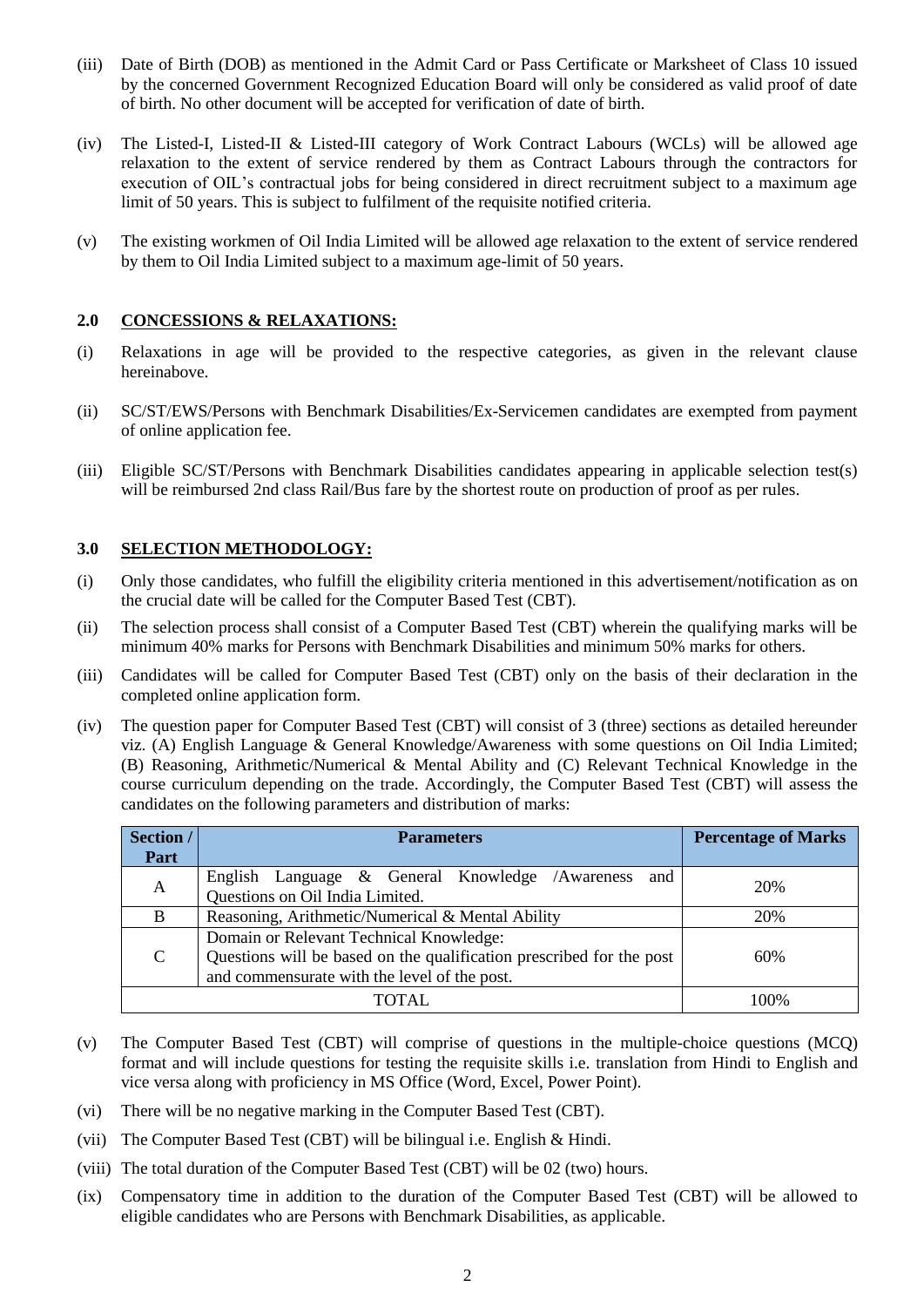- (x) In the final merit list for selection, if Computer Based Test (CBT) marks of more than one candidate are same, then the candidate who obtains more marks in Part-C of the Computer Based Test (CBT) will be given preference. In case, if the marks in Part-C are same, then the candidate who obtains more marks in Part-B will be given preference. If the marks in Part-B are also same, then the candidate older in age will be given preference in the final merit list.
- (xi) Final selection will be made in order of merit on the basis of the marks obtained in the Computer Based Test (CBT) only.

# **4.0 DOCUMENT(S)/CERTIFICATE(S)/TESTIMONIAL(S):**

(i) Candidate(s) will have to possess all the compulsory document(s)/certificate(s)/testimonial(s), as applicable, and will have to produce them as required (in original and required copies) for the purpose of uploading in the online system/submit at the appropriate stage, as applicable, during the recruitment process. The list of essential document(s)/certificate(s)/testimonial(s) for further necessary requirements is given as under:

| SN. | <b>COMPULSORY VALID DOCUMENTS/CERTIFICATES/TESTIMONIALS</b>                                      |  |  |
|-----|--------------------------------------------------------------------------------------------------|--|--|
| 1.  | Valid Employment Exchange Registration Card / Zila Sainik Welfare Office Registration Card for   |  |  |
|     | Ex-Servicemen.                                                                                   |  |  |
| 2.  | Admit Card or Pass Certificate or Marksheet of Class 10 issued by the concerned Government       |  |  |
|     | Recognized Education Board as valid proof of date of birth.                                      |  |  |
| 3.  | Marksheet and Pass Certificate of Graduation from recognized university.                         |  |  |
| 4.  | Certificate or Diploma in Hindi Translator Course of minimum 01 (one) year duration from a       |  |  |
|     | recognized institute.                                                                            |  |  |
| 5.  | Diploma/Certificate in Computer Application of minimum 06 (six) months duration.                 |  |  |
| 6.  | Work Experience Certificate of minimum 01 (one) year post qualification work experience in Hindi |  |  |
|     | to English and vice versa translation jobs.                                                      |  |  |
| 7.  | Caste Certificate of SC/ST/OBC, if applicable.                                                   |  |  |
| 8.  | Disability Certificate (in case of Persons with Benchmark Disabilities).                         |  |  |
| 9.  | Valid Discharge Certificate/Book/Service & Release Certificate for Ex-Servicemen clearly showing |  |  |
|     | Personal Particulars and Service Particulars, if applicable.                                     |  |  |
| 10. | Photo Pass for WCL, if applicable.                                                               |  |  |
| 11. | Valid No Objection Certificate signed by concerned Authority, if employed in Government          |  |  |
|     | Service/Public Sector Undertaking.                                                               |  |  |

- (ii) The essential documents/certificates/testimonials will have to be uploaded at the time of online application, as applicable. Candidate(s) must ensure that all the details provided by the candidates in the online application form tally with the respective documents/certificates/testimonials. Any mismatch in the declaration on the online application form with the respective documents/certificates/testimonials shall lead to rejection of candidature at any stage of the selection process.
- (iii) All the documents/certificates/testimonials submitted by the candidate(s) will be verified from the concerned Issuing Authorities.
- (iv) During document verification at any stage of the selection process, the candidature may be rejected if the document(s)/certificate(s)/testimonial(s) etc. are not found to be in order or as per our requirement. Further, in case it is detected that a candidate has furnished any incorrect/doctored/false information/document(s)/ certificate(s)/testimonial(s) or has suppressed any material fact(s), his/her candidature will stand cancelled and name of such candidate(s) will be blacklisted for applying against any post in Oil India Limited in future.

#### **5.0 MEDICAL FITNESS/PRE-EMPLOYMENT MEDICAL EXAMINATION (PEME):**

Appointment of provisionally selected candidate(s) is subject to his/her being declared medically fit as per the standards prescribed in the Physical Fitness criteria available on OIL's website. The provisionally selected candidates will have to undergo Pre-Employment Medical Examination (PEME) at OIL Hospital, Duliajan, Assam OR PEME may also be conducted by a Government Medical Officer not below the rank of a Civil Surgeon OR by an Authorized Medical Officer of a hospital empaneled by the Company (List of company empaneled hospital will be provided later if required).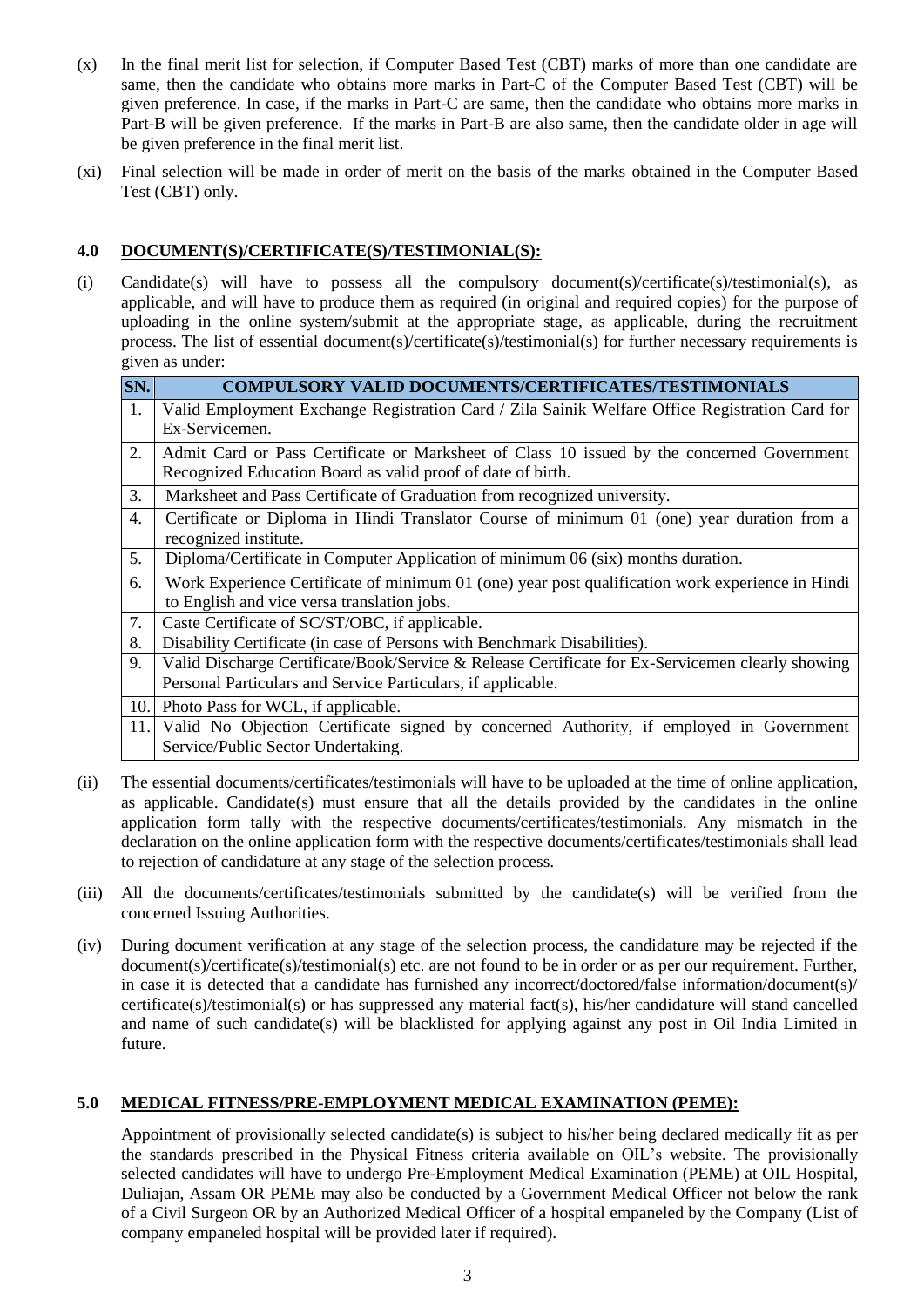## **6.0 APPOINTMENT OF PROVISIONALLY SELECTED CANDIDATE(S):**

- (i) Provisionally selected candidate(s) will be appointed as a 'Probationer' for a period of 12 (twelve) months. Upon successful completion of probationary period, the probationer will be considered for confirmation subject to satisfactory performance during the probationary period. In the event of the performance of a probationer being found unsatisfactory, the probationary period will be extended for a period of 06 (six) months beyond the initial probationary period of 12 (twelve) months. If at the end of the extended period of probation of 06 (six) months, the performance of the probationer is still found unsatisfactory, another extension of 06 (six) months can be given in the probationary period. However, even if after two extensions of 06 (six) months each the performance of the probationer is still not satisfactory, his/her appointment will stand terminated. A 'probationer' will be confirmed through a letter expressly mentioning the advice of confirmation, the effective date of confirmation and without which there will be no deemed confirmation or automatic confirmation at the end of the probationary period of 12 (twelve) months or the extended period of probation, if any.
- (ii) The appointment as a 'Probationer' in the above post(s) will be provisional and further subject to verification of all the documents/certificates/testimonials submitted in respect of age; caste; non-creamy layer (NCL), if applicable; education; experience and others, as applicable, as well as verification of character & antecedents through appropriate authority. The probationer will be eligible for confirmation in the Company in a regular grade only after requisite documents/certificates/testimonials are duly verified as authentic and positive character and antecedents are received from the concerned Issuing Authorities, subject to fulfilment of condition stipulated at Clause-6.0 (i) above. In case the verification report received from the Issuing Authorities reveals that any of the documents/certificates/testimonials submitted by the probationer is/are false/fake/incorrect or any adverse report of character and antecedents is received from the appropriate authority or in the event of giving any false declaration in the Personal Bio-data filled and duly signed at the time of employment, the provisional appointment as a 'Probationer' will be terminated/cancelled/disqualified at any stage with 15 (fifteen) days notice, besides being liable for penal action under the provisions of the Indian Penal Code.

# **7.0 GENERAL INSTRUCTIONS:**

- (i) In view of the current situation arising out of COVID-19 pandemic, all applicable guidelines/directives/orders issued by the Government pertaining to COVID-19 pandemic situation will be strictly followed and as such, the selection process might get delayed/extended/postponed/cancelled in line with the Government guidelines. Hence, the candidates are advised to keep checking OIL's website regularly.
- (ii) Candidates are advised to strictly abide by all the applicable guidelines/directives/orders issued by the Government pertaining to COVID-19 pandemic situation and accordingly, take all necessary precautionary safety measures (wearing of mask, carrying hand sanitizer, maintaining social distance, maintaining hygiene etc.) during the selection process.
- (iii) Candidate(s) are advised to carefully read the full advertisement for details of eligibility criteria and selection methodology before submission of the online application form.
- (iv) Candidate(s) are advised to furnish the correct information about their qualification, age, caste category etc.
- (v) Valid caste certificate must be produced by SC/ST/OBC candidate(s) in the prescribed format as per Government of India and issued by competent authority indicating clearly the candidate's caste, the Act/Order under which the caste is recognized as SC/ST/OBC, the village/town the candidate is ordinarily a resident of and other details, as necessary.
- (vi) In case of Persons with Benchmark Disabilities, candidate(s) must produce a valid disability certificate in support of their claims clearly indicating that the degree of disability is 40% or more, in the prescribed format(s) as per Government of India and issued by the Competent Authority. The Competent Authority to issue disability certificate shall be a Medical Board duly constituted by the Central or a State Government of India.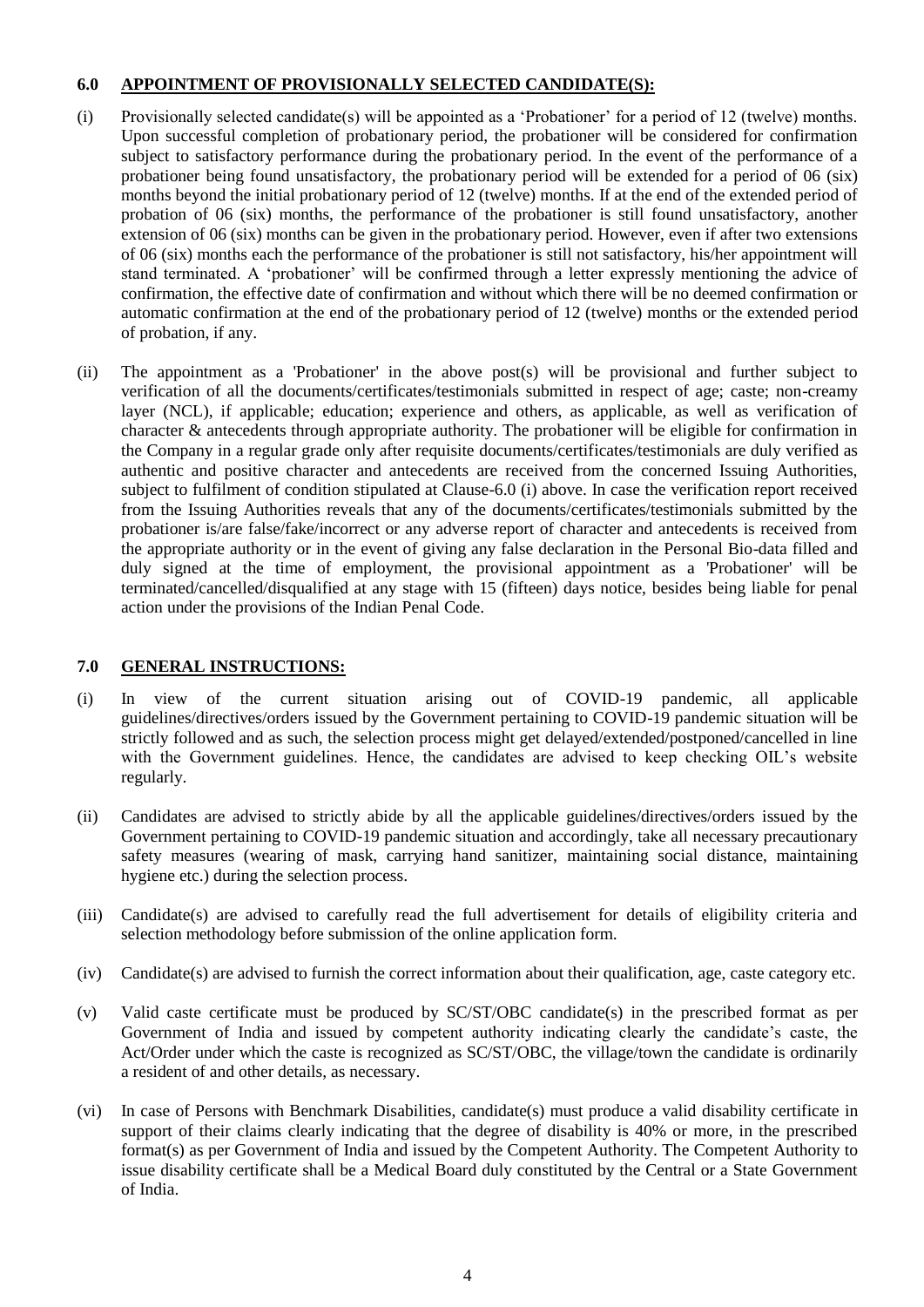- (vii) In case of Ex-Servicemen, candidate(s) must produce a valid Zila Sainik Welfare Office registration card and valid Discharge Book/Service and Release Certificate for Ex-Servicemen (pages containing Personal Particulars and Service Particulars).
- (viii) Candidate(s) must produce a valid Employment Exchange Registration Card issued by an Employment Exchange within the production and exploration areas of Oil India Limited in the districts of Dibrugarh, Tinsukia, Sivasagar and Charaideo in Assam and Changlang district in Arunachal Pradesh.
- (ix) The candidate(s) will be wholly/exclusively responsible for the information provided in his/her online application form. All details given in the online application form will be treated as final and no changes will be entertained.
- (x) Candidate(s) employed in Government/Public Sector Undertaking must produce a 'No Objection Certificate' from the present employer. In case the candidate fails to submit the 'No Objection Certificate' at the applicable stage, his/her candidature will not be considered.
- (xi) The candidate(s) must have an active e-mail ID and mobile number which must be valid till the process of recruitment is over since communication with the candidate(s) will take place through e-mail/SMS. Same e-mail ID and mobile number cannot be used by any other candidate for filling the online application form for this notification. No change in the e-mail ID and mobile number will be allowed.
- (xii) Candidate(s), who are shortlisted for Computer Based Test, will be intimated through e-mail/SMS. Mere issue of admit card/call letter to the candidate(s) for any stage of the selection process will not imply that his/her candidature has been finally accepted by OIL. If due to any unintentional/inadvertent/undue error, an admit card/call letter has been issued to an ineligible candidate, in such a case, the admit card/call letter will be considered as invalid and the candidature of such a candidate will be summarily rejected on detection at any stage of the selection process.
- (xiii) OIL will not be responsible for any loss/non-delivery of e-mail/SMS/any other communication sent, due to invalid/wrong e-mail ID/mobile number/contact details furnished by the candidate.
- (xiv) Candidate(s) will be required to carry their valid photo identity proof (PAN Card/Driving Licence/Voter ID Card/Aadhaar Card/Passport etc.) for the Computer Based Test. The photo identity proof will be checked and verified during the test. Candidate(s) without a valid photo identity proof will not be allowed to appear for the Computer Based Test.
- (xv) Candidate(s) are advised to retain the admit card/call letter issued for the selection process(s) for future reference.
- (xvi) Candidate(s) have to make their own arrangement for lodging and boarding for appearing in any stage of the selection process. No accommodation or arrangement for keeping documents or belongings will be provided during the entire selection process.
- (xvii) The results of the selection process(s), as applicable, will be declared in the Oil India Limited website [\(www.oil-india.com\)](http://www.oil-india.com/). Candidate(s) are thus advised to periodically visit our above website for the same.
- (xviii)Candidate(s) are advised in their own interest to complete the submission of online application form sufficiently in advance before the last date so as to avoid last minute rush leading to possibility of inability/failure to log on to the website on account of heavy load/congestion. Oil India Limited will not be responsible for the candidates not being able to submit their online applications within the prescribed closing date on account of any reason beyond the control of Oil India Limited.
- (xix) Merely qualifying in the Computer Based Test or provisionally selected after the recruitment process will not confer any right of regular appointment to the candidate(s). Appointment of provisionally selected candidate(s) is subject to his/her being declared medically fit in the Pre-Employment Medical Examination and fulfilling other pre-employment formalities as per the requirements of the Company.
- (xx) Canvassing in any form whether directly or indirectly will disqualify the candidate.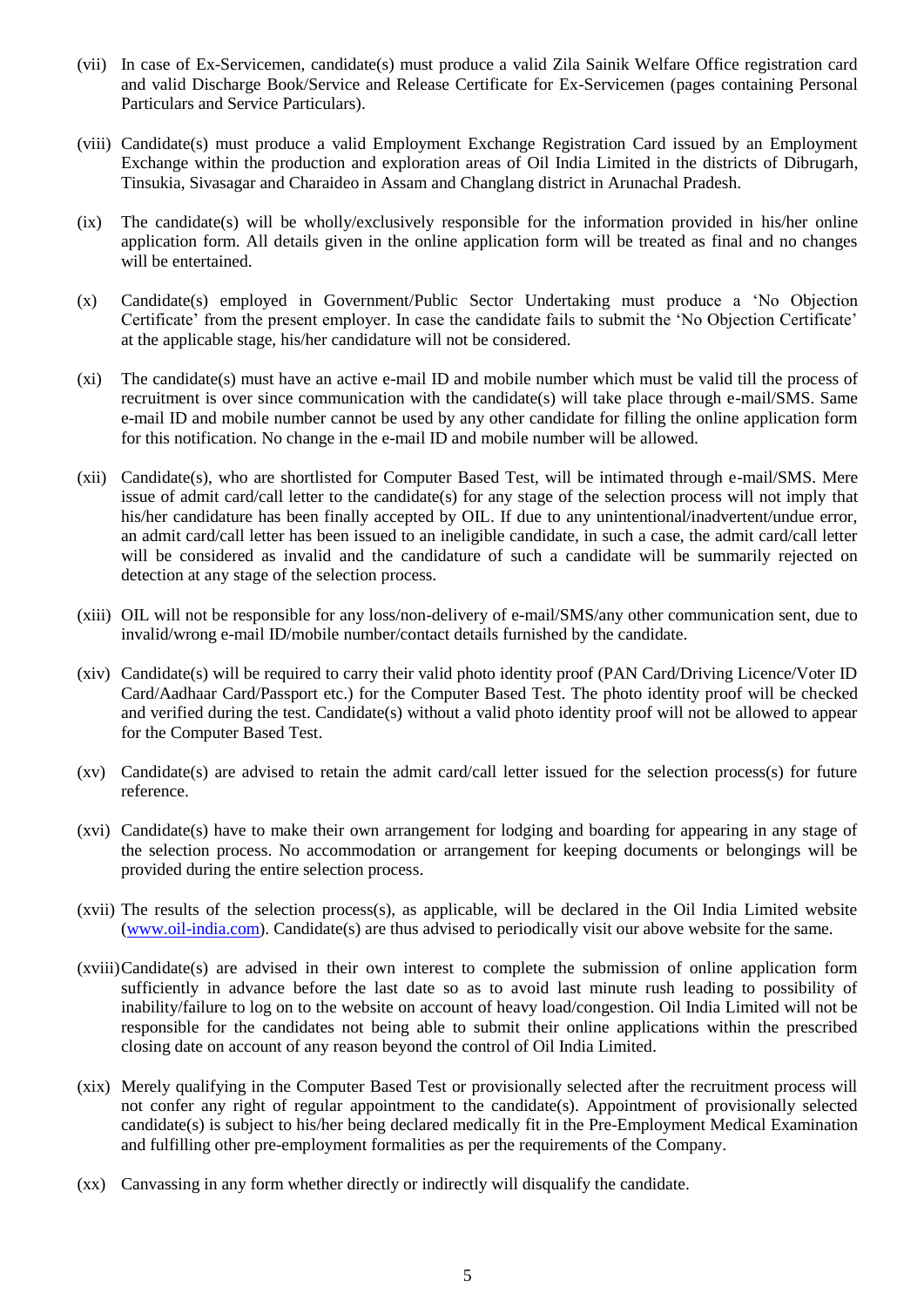- (xxi) All provisionally selected candidates will be required to produce in original as well as self-attested photocopies of all relevant documents/certificates/testimonials for verification at the time of preemployment medical examination i.e. class  $10<sup>th</sup>$  admit card/pass certificate/marksheet indicating date of birth, all educational qualification documents/certificates/testimonials including Essential Qualification, Caste Certificate, Disability Certificate for Persons With Benchmark Disabilities, Valid Discharge Certificate/Book/Service & Release Certificate and Z.S.W.O. Registration Card in case of Ex-Servicemen, valid Employment Exchange Registration Card and other certificates, as applicable, issued by appropriate competent authority.
- (xxii) The decision of the Management will be final and binding on all candidate(s) on any matter(s) regarding eligibility, acceptance or rejection of the applications, mode of selection, cancellation of the recruitment process etc. and no enquiry/correspondence will be entertained in this regard.
- (xxiii)Vacancy Notifications have also been sent to the concerned employment exchanges within the production and exploration areas of Oil India Limited in the districts of Dibrugarh, Tinsukia, Sivasagar and Charaideo in Assam and Changlang district in Arunachal Pradesh.
- (xxiv)Candidates are advised to keep checking OIL's website regularly for any update/information pertaining to the above recruitment process.

## **8.0 CRUCIAL/CUT-OFF DATE:**

The crucial/cut-off date for age, qualification etc. will be the last date for submission of online application i.e. **25/02/2022**.

## **9.0 HOW TO APPLY:**

The following procedures must be strictly followed which may otherwise lead to rejection of application:

- (i) Candidate(s) fulfilling all the above clearly laid down criteria will have to apply online only through the link on the Oil India Limited website in the careers webpage under current openings section i.e. [https://www.oil-india.com/Current\\_openNew.aspx](https://www.oil-india.com/Current_openNew.aspx) **from 26/01/2022, 07:00 a.m. to 25/02/2022, 11:59 p.m.** No other mode of application will be accepted.
- (ii) Candidate(s) are advised to carefully read the instructions specified in '**How to Apply**' given in the above link in the OIL's website and fill in the online application form giving correct/accurate information.
- (iii) After online registration, the system will generate a unique **User ID/User Name (Applicant ID) and Password**. Candidate(s) must keep the unique **User ID/User Name (Applicant ID) and Password** for future reference.
- (iv) Candidate(s) must upload relevant documents/certificates/testimonials along with their recent coloured photograph and signature as specified therein. Further, candidate(s) must pay the online application fee, if applicable. Candidate(s) must ensure that all the details provided by the candidates in the online application form tally with the respective documents/certificates/testimonials.
- (v) Candidate(s) must keep the printout of the application which will be generated by the system after registration. No documents including copy of the application etc. are to be sent to OIL unless specifically advised.
- (vi) Eligibility of candidate(s) will be based on the details provided by the candidate in the online application form. Hence, it is necessary that candidate(s) should furnish only correct/accurate, complete and valid information in the online application form. Applications incomplete in any respect will be summarily rejected. Furnishing wrong/false/invalid information will lead to rejection of the candidature/application.
- (vii) Online Application Fee:
	- (a) For General/OBC candidate(s): **₹200/- as online application fee exclusive of GST and payment gateway/bank charges**. The online application fee is non-refundable.